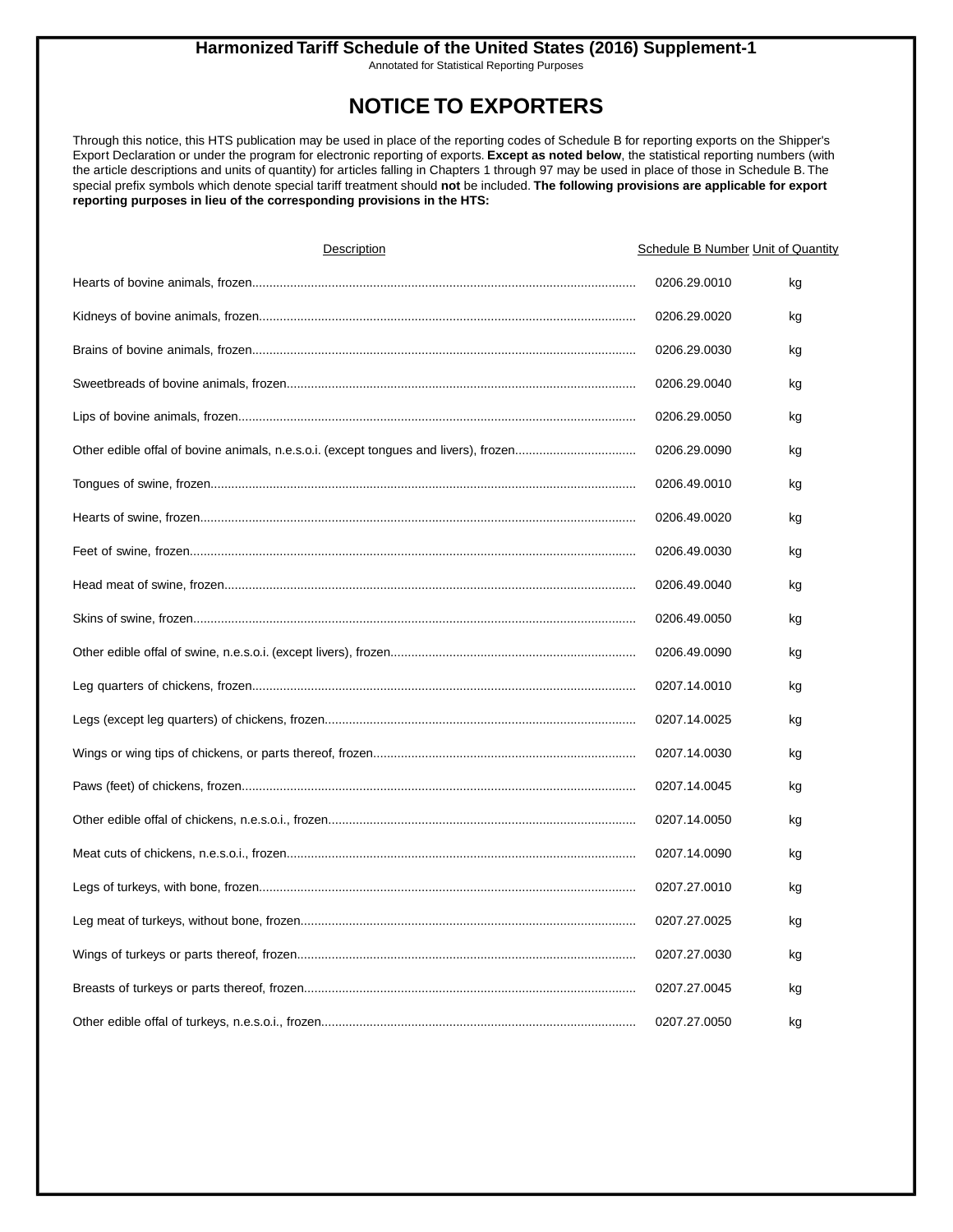Annotated for Statistical Reporting Purposes

| Description                                                                                                                                                                                           | <b>Schedule B Number Unit of Quantity</b> |        |
|-------------------------------------------------------------------------------------------------------------------------------------------------------------------------------------------------------|-------------------------------------------|--------|
|                                                                                                                                                                                                       | 0207.27.0090                              | kg     |
| Pacific Ocean perch, frozen, excluding fish fillets and other fish meat of heading 0304                                                                                                               | 0303.89.6150                              | kg     |
|                                                                                                                                                                                                       | 0303.79.6160                              | kg     |
| Milk and cream, not concentrated nor containing added sugar or other sweetening matter, of a fat content,<br>by weight, exceeding 1 percent but not exceeding 6 percent, labeled as certified organic | 0401.20.1000                              | liters |
| Milk and cream, not concentrated nor containing added sugar or other sweetening matter, of a fat content,                                                                                             | 0401.20.5000                              | liters |
|                                                                                                                                                                                                       | 0409.00.0025                              | kg     |
|                                                                                                                                                                                                       | 0409.00.0055                              | kg     |
|                                                                                                                                                                                                       | 0504.00.0050                              | kg     |
|                                                                                                                                                                                                       | 0504.00.0070                              | kg     |
|                                                                                                                                                                                                       | 0504.00.0080                              | kg     |
| Other guts, bladders and stomachs of animals (other than fish), n.e.s.o.i., whole and pieces thereof,                                                                                                 | 0504.00.0090                              | kg     |
|                                                                                                                                                                                                       | 0701.90.0070                              | kg     |
|                                                                                                                                                                                                       | 0701.90.0080                              | kg     |
|                                                                                                                                                                                                       | 0702.00.0015                              | kg     |
|                                                                                                                                                                                                       | 0702.00.0025                              | kg     |
|                                                                                                                                                                                                       | 0702.00.0035                              | kg     |
|                                                                                                                                                                                                       | 0702.00.0045                              | kg     |
|                                                                                                                                                                                                       | 0702.00.0055                              | kg     |
|                                                                                                                                                                                                       | 0702.00.0065                              | kg     |
|                                                                                                                                                                                                       | 0703.10.0010                              | kg     |
|                                                                                                                                                                                                       | 0703.10.0050                              | kg     |
|                                                                                                                                                                                                       | 0704.10.0010                              | kg     |
|                                                                                                                                                                                                       | 0704.10.0050                              | kg     |
|                                                                                                                                                                                                       | 0704.90.4025                              | kg     |
|                                                                                                                                                                                                       | 0704.90.4030                              | kg     |
|                                                                                                                                                                                                       | 0705.11.0010                              | kg     |
|                                                                                                                                                                                                       | 0705.11.0050                              | kg     |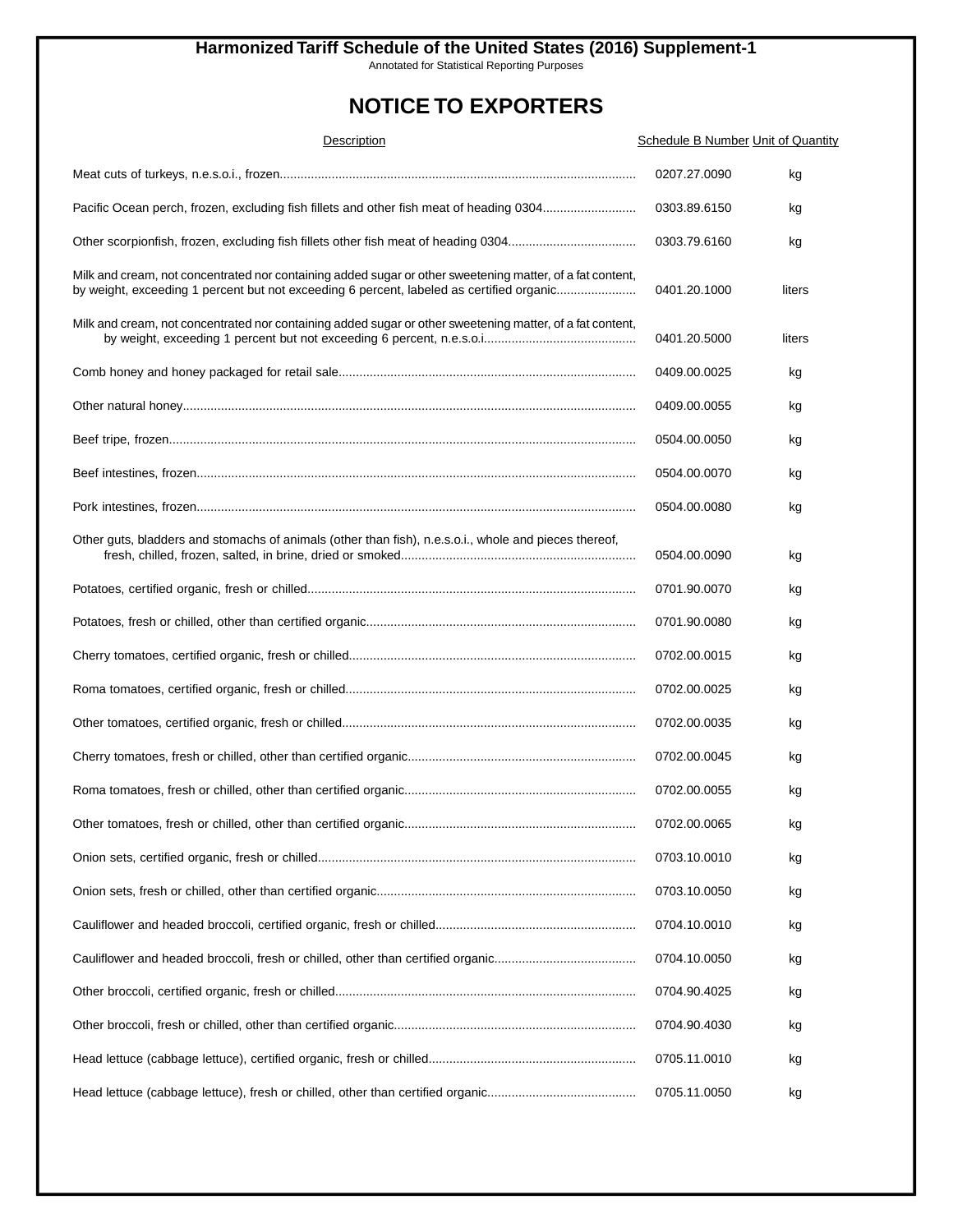Annotated for Statistical Reporting Purposes

| Description                                                                                                                                                                                       | <b>Schedule B Number Unit of Quantity</b> |    |
|---------------------------------------------------------------------------------------------------------------------------------------------------------------------------------------------------|-------------------------------------------|----|
|                                                                                                                                                                                                   | 0705.19.0010                              | kg |
|                                                                                                                                                                                                   | 0705.19.0050                              | kg |
|                                                                                                                                                                                                   | 0706.10.3020                              | kg |
|                                                                                                                                                                                                   | 0706.10.3030                              | kg |
|                                                                                                                                                                                                   | 0706.10.3050                              | kg |
|                                                                                                                                                                                                   | 0709.40.0010                              | kg |
|                                                                                                                                                                                                   | 0709.40.0050                              | kg |
|                                                                                                                                                                                                   | 0709.60.0010                              | kg |
|                                                                                                                                                                                                   | 0709.60.0050                              | kg |
|                                                                                                                                                                                                   | 0709.70.0010                              | kg |
|                                                                                                                                                                                                   | 0709.70.0050                              | kg |
| Pink beans, dried, shelled, whether or not skinned or split, not of a kind used for sowing                                                                                                        | 0713.33.5050                              | kg |
| Kidney beans, n.e.s.o.i., dried, shelled, whether or not skinned or split, not of a kind used for sowing<br>(and not including navy or pea beans, dark and light red kidney beans and pink beans) | 0713.33.5070                              | kg |
| Cranberry beans, dried, shelled, whether or not skinned or split, not of a kind used for sowing                                                                                                   | 0713.39.5170                              | kg |
| Beans, dried, shelled, whether or not skinned or split, not of a kind used for sowing, n.e.s.o.i                                                                                                  | 0713.39.5190                              | kg |
|                                                                                                                                                                                                   | 0805.10.0045                              | kg |
|                                                                                                                                                                                                   | 0805.10.0065                              | kg |
|                                                                                                                                                                                                   | 0805.50.2010                              | kg |
|                                                                                                                                                                                                   | 0805.50.2050                              | kg |
|                                                                                                                                                                                                   | 0806.10.0010                              | kg |
|                                                                                                                                                                                                   | 0806.10.0050                              | kg |
|                                                                                                                                                                                                   | 0809.29.0010                              | kg |
|                                                                                                                                                                                                   | 0809.29.0050                              | kg |
|                                                                                                                                                                                                   | 0810.10.0010                              | kg |
|                                                                                                                                                                                                   | 0810.10.0050                              | kg |
|                                                                                                                                                                                                   | 0813.40.3010                              | kg |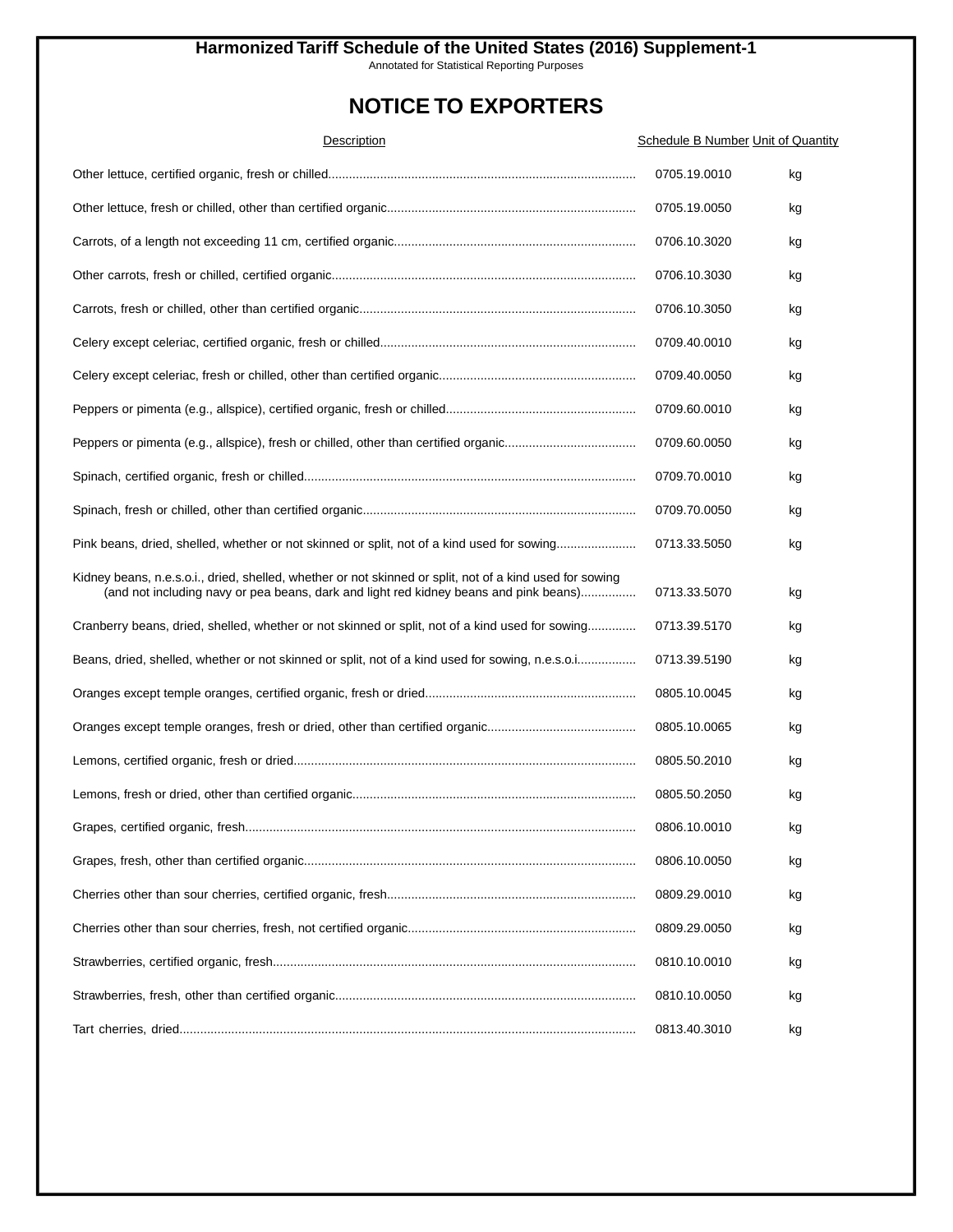Annotated for Statistical Reporting Purposes

| Description                                                                                                                                                                                          | <b>Schedule B Number Unit of Quantity</b> |    |
|------------------------------------------------------------------------------------------------------------------------------------------------------------------------------------------------------|-------------------------------------------|----|
|                                                                                                                                                                                                      | 0813.40.3090                              | kg |
|                                                                                                                                                                                                      | 1005.90.2020                              | Т  |
|                                                                                                                                                                                                      | 1005.90.2030                              | т  |
|                                                                                                                                                                                                      | 1005.90.2035                              | т  |
|                                                                                                                                                                                                      | 1005.90.2045                              | Т  |
|                                                                                                                                                                                                      | 1005.90.2070                              | т  |
|                                                                                                                                                                                                      | 1005.90.4055                              | т  |
|                                                                                                                                                                                                      | 1005.90.4065                              | kg |
|                                                                                                                                                                                                      | 1209.29.9150                              | kg |
| Other grass seed (and not including beet, bent grass, Bermuda, birdsfoot trefoil, sorghum-sudan, sudan                                                                                               | 1209.29.9175                              | kg |
|                                                                                                                                                                                                      | 1209.30.0020                              | kg |
| Seeds of herbaceous plants cultivated principally for their flowers (except petunia or pansy seeds)                                                                                                  | 1209.30.0080                              | kg |
| Sausages and similar products, of chicken meat, chicken offal or blood; food preparations based on                                                                                                   | 1601.00.0010                              | kg |
| Sausages and similar products, of poultry (except chickens), poultry offal or blood (except offal or blood                                                                                           | 1601.00.0020                              | kg |
| Sausages and similar products of meat (except poultry), meat products of meat (except poultry), meat<br>offal or blood (except offal or blood of poultry); food preparations based on these products | 1601.00.0090                              | kg |
| Paste of turkey (comminuted meat or mechanically separated turkey), prepared or preserved, n.e.s.o.i                                                                                                 | 1602.31.0030                              | kg |
| Preformed turkey patties or similar products; pre-seasoned, pre-cooked or smoked turkey meat                                                                                                         | 1602.31.0050                              | kg |
|                                                                                                                                                                                                      | 1602.31.0090                              | kg |
| Paste of chicken (comminuted meat or mechanically separated chicken), prepared or preserved,                                                                                                         | 1602.32.0035                              | kg |
| Preformed chicken patties or similar products; pre-seasoned, pre-cooked or smoked chicken meat                                                                                                       | 1602.32.0050                              | kg |
|                                                                                                                                                                                                      | 1602.32.0090                              | kg |
| Cane or beet sugar and chemically pure sucrose, in solid form, n.e.s.o.i., refined from imported raw                                                                                                 | 1701.99.2020                              | kg |
| Cane or beet sugar and chemically pure sucrose, in solid form, n.e.s.o.i., refined from imported raw                                                                                                 | 1701.99.2040                              | kg |
| Cane or beet sugar and chemically pure sucrose in solid form, other than sugar refined from imported                                                                                                 | 1701.99.4000                              | kg |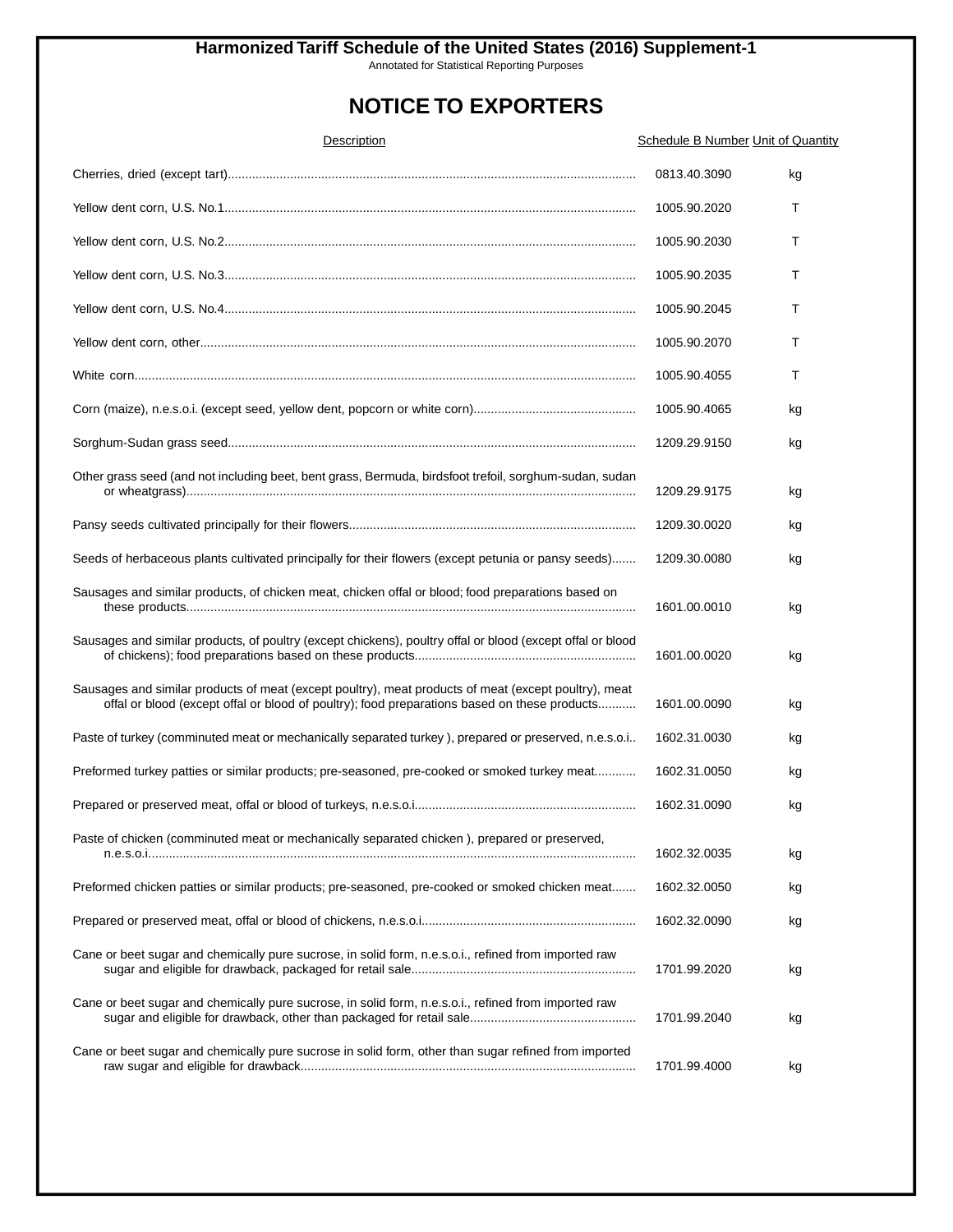Annotated for Statistical Reporting Purposes

| Description                                                                                                                                                                                            | <b>Schedule B Number Unit of Quantity</b> |              |
|--------------------------------------------------------------------------------------------------------------------------------------------------------------------------------------------------------|-------------------------------------------|--------------|
| Mixes and doughs, not containing cocoa powder or containing cocoa powder in a proportion by weight<br>of less than 50 percent, for the preparation of cookies (sweet biscuits), waffles and wafers     | 1901.20.0005                              | kg           |
| Mixes and doughs, not containing cocoa powder or containing cocoa powder in a proportion by weight<br>of less than 50 percent, for the preparation of pastries, cakes and similar sweet baked products | 1901.20.0015                              | kg           |
| Mixes and doughs, not containing cocoa powder or containing cocoa powder in a proportion by weight<br>of less than 50 percent, for the preparation of bakers' wares of heading 1905, n.e.s.o.i         | 1901.20.0025                              | kg           |
|                                                                                                                                                                                                        | 2008.19.9050                              | kg           |
|                                                                                                                                                                                                        | 2008.19.9500                              | kg           |
|                                                                                                                                                                                                        | 2103.20.4010                              | kg           |
|                                                                                                                                                                                                        | 2103.20.4050                              | kg           |
| Flue-cured cigarette leaf tobacco, not stemmed or stripped, not containing wrapper tobacco or not                                                                                                      | 2401.10.5130                              | kg<br>cnt.kg |
| Burley cigarette leaf tobacco, not stemmed or stripped, not containing wrapper tobacco or not containing                                                                                               | 2401.10.5160                              | kg<br>cnt.kg |
| Dark-fired Kentucky and Tennessee tobacco, not stemmed or stripped, not containing wrapper tobacco<br>or not containing over 35 percent wrapper tobacco, other than cigarette leaf or cigar binder     | 2401.10.8010                              | kg           |
| Tobacco, not stemmed or stripped, not containing wrapper tobacco or not containing over 35 percent                                                                                                     | 2401.10.9570                              | kg           |
| Connecticut shade tobacco, partly or wholly stemmed or stripped, not threshed or similarly processed,                                                                                                  | 2401.20.2020                              | kg           |
| Tobacco, partly or wholly stemmed or stripped, not threshed or similarly processed, containing over 35                                                                                                 | 2401.20.2040                              | kg           |
| Flue-cured cigarette leaf tobacco, partly or wholly stemmed, not threshed or similarly processed, not<br>containing wrapper tobacco or not containing over 35 percent wrapper tobacco                  | 2401.20.2810                              | kg<br>cnt.kg |
| Burley cigarette leaf tobacco, partly or wholly stemmed, not threshed or similarly processed, not containing                                                                                           | 2401.20.2820                              | kg<br>cnt.kg |
| Flue-cured cigarette leaf tobacco, threshed or similarly processed, partly or wholly stemmed or stripped.                                                                                              | 2401.20.8005                              | kg<br>cnt.kg |
| Flue-cured tobacco, threshed or similarly processed, partly or wholly stemmed or stripped, other than                                                                                                  | 2401.20.8011                              | kg<br>cnt.kg |
|                                                                                                                                                                                                        | 2401.30.5000                              | kg<br>cnt.kg |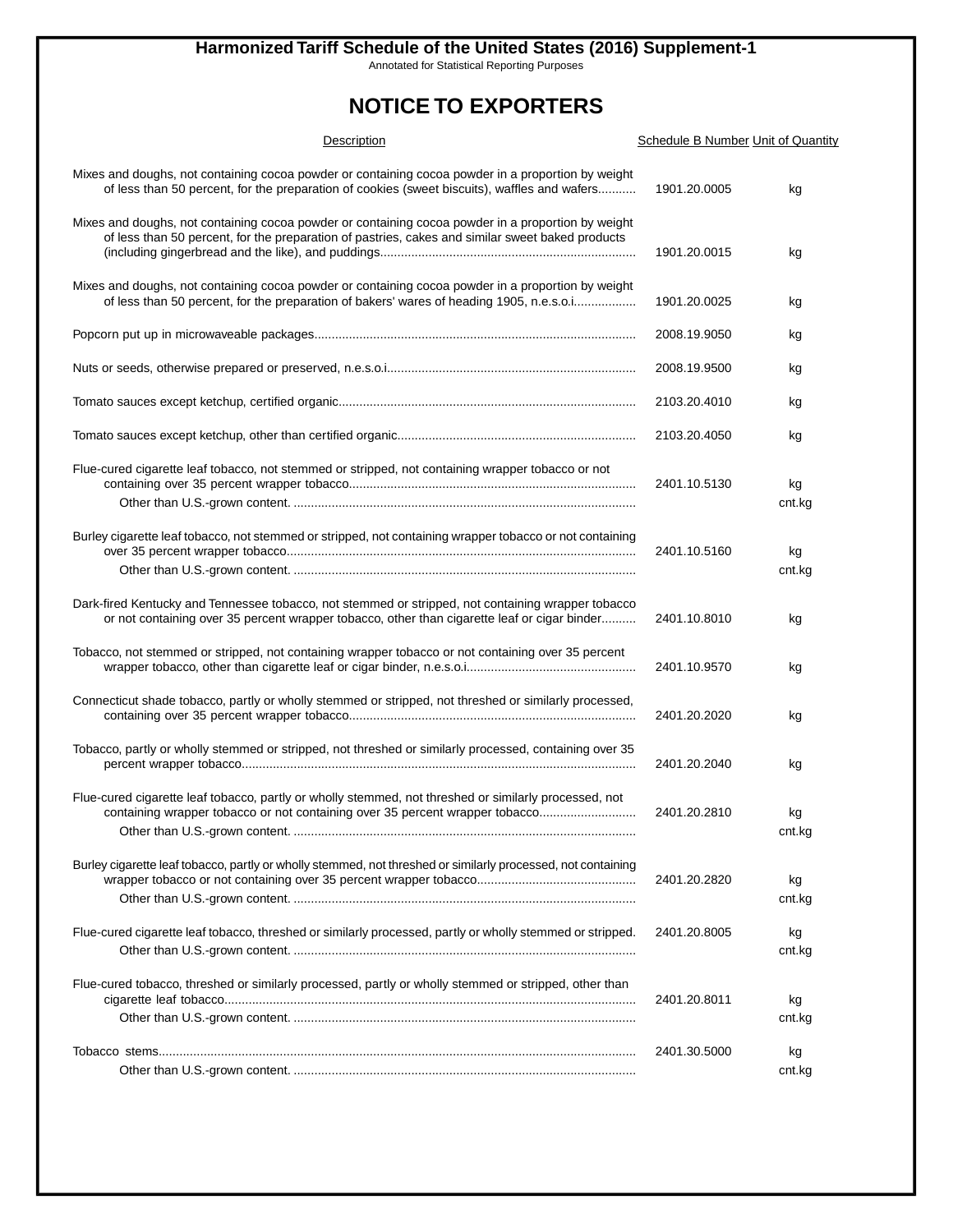Annotated for Statistical Reporting Purposes

| Description                                                                                                                                                                                                                                                                                        | <b>Schedule B Number Unit of Quantity</b> |                |
|----------------------------------------------------------------------------------------------------------------------------------------------------------------------------------------------------------------------------------------------------------------------------------------------------|-------------------------------------------|----------------|
|                                                                                                                                                                                                                                                                                                    | 2401.30.9000                              | kg<br>cnt.kg   |
| Coke and semicoke of coal, of lignite or of peat commercially suitable for use as fuel                                                                                                                                                                                                             | 2704.00.0010                              | Т              |
| Coke and semicoke of coal, of lignite or of peat not commercially suitable for use as fuel                                                                                                                                                                                                         | 2704.00.0020                              | т              |
| Heavy fuel oils under 25 degrees api having Saybolt viscosity at 37.8 degrees centigrade of more than                                                                                                                                                                                              | 2710.19.0621                              | <b>Bbl</b>     |
| Heavy fuel oils under 25 degrees api having Saybolt viscosity at 37.8 degrees centigrade of more than<br>125 seconds containing more than 1,000 ppm of sulfur but not more than 5,000 ppm of sulfur                                                                                                | 2710.19.0624                              | Bbl            |
| Heavy fuel oils under 25 degrees api having Saybolt viscosity at 37.8 degrees centigrade of more than<br>125 seconds containing more than 5,000 ppm of sulfur but not more than 10,000 ppm of sulfur                                                                                               | 2710.19.0626                              | Bbl            |
| Heavy fuel oils under 25 degrees api having Saybolt viscosity at 37.8 degrees centigrade of more than                                                                                                                                                                                              | 2710.19.0628                              | Bbl            |
|                                                                                                                                                                                                                                                                                                    | 2826.19.9010                              | kg             |
|                                                                                                                                                                                                                                                                                                    | 2826.19.9080                              | kg             |
|                                                                                                                                                                                                                                                                                                    | 2907.19.7000                              | kg             |
|                                                                                                                                                                                                                                                                                                    | 2907.19.9000                              | kg             |
|                                                                                                                                                                                                                                                                                                    | 2921.19.1110                              | kg             |
| Mono- and triethylamines and their salts; mono-, di- and tri- (propyl- and butyl-) monoamines and their                                                                                                                                                                                            | 2921.19.1150                              | kg             |
| Butaperazone maleate, chlorpromazine, etymemazine chlorhydrate, fluphenazine decanoate, fluphenazine<br>enanthate, mesoridazine besylate, piperacetazine, prochlorperazine maleate, promazine<br>hydrochloride, promethazine hydrochloride, 2-(trifluoromethyl)phenothiazine and trifluoroperazIne | 2934.30.1000                              | kg             |
| Compounds containing in the structure a phenothyazine ring-system (whether or not hydrogenated), not                                                                                                                                                                                               | 2934.30.5050                              | kg             |
|                                                                                                                                                                                                                                                                                                    | 3901.10.0010                              | kg             |
|                                                                                                                                                                                                                                                                                                    | 3901.10.0020                              | kg             |
|                                                                                                                                                                                                                                                                                                    | 3901.10.0030                              | kg             |
| Other photographic film, sensitized, unexposed, of any material other than paper, paperboard or textiles,<br>in rolls with perforations, of a width not exceeding 35 mm (1.4 in.) and of a length not exceeding                                                                                    | 3702.96.0000                              | m <sup>2</sup> |
| Other photographic film, sensitized, unexposed, of any material other than paper, paperboard or textiles,<br>in rolls with perforation, of a width not exceeding 35 mm (1.4 in.) and of a length exceeding 30 m                                                                                    | 3702.97.0000                              | m <sup>2</sup> |
| Other photographic film, sensitized, unexposed, of any material other than paper, paperboard or textiles,<br>in rolls with perforations, of a width exceeding 35 mm (1.4 in.), not for color photography                                                                                           | 3702.98.0000                              | m <sup>2</sup> |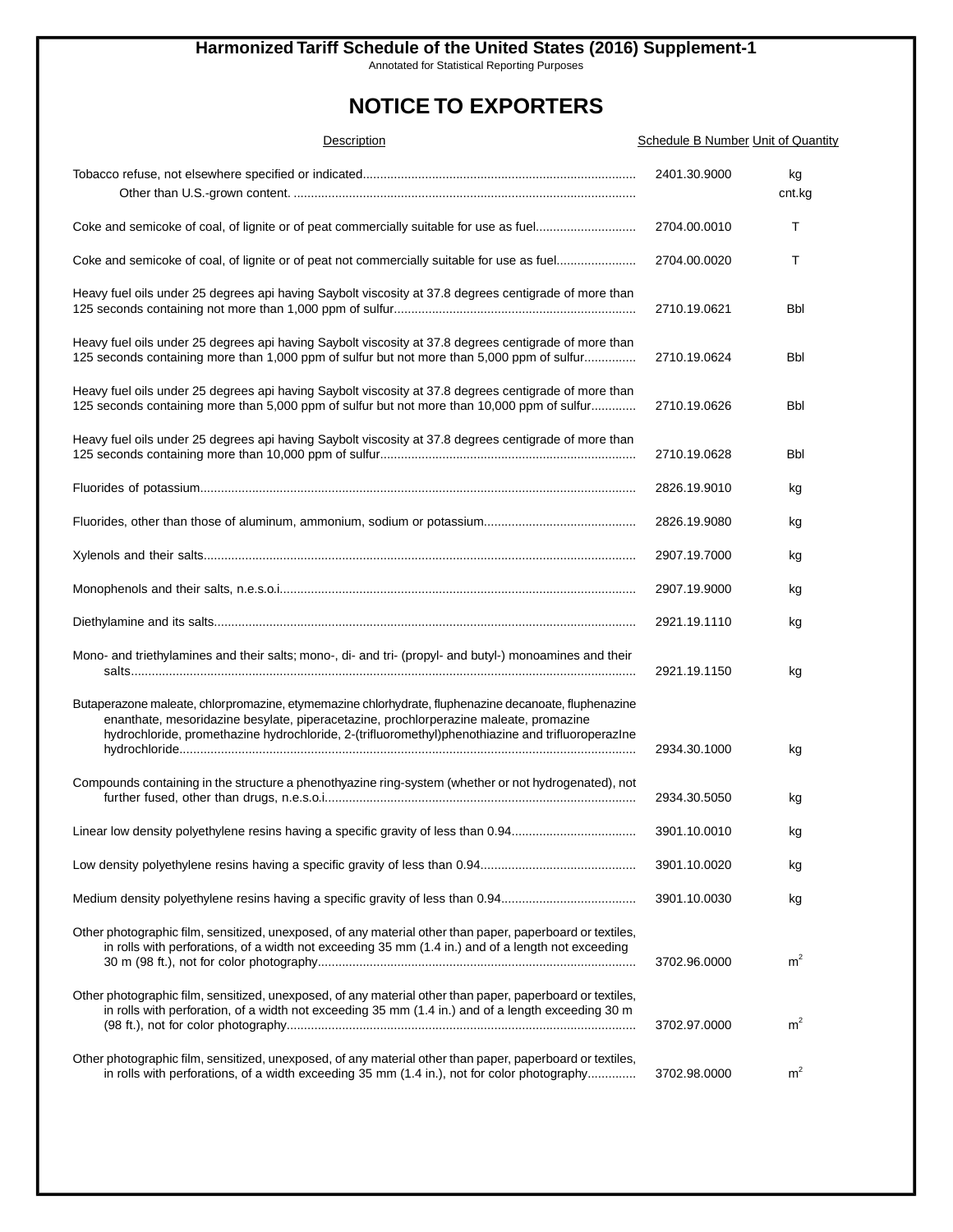Annotated for Statistical Reporting Purposes

| Description                                                                                                                                                                                                    | <b>Schedule B Number Unit of Quantity</b> |     |
|----------------------------------------------------------------------------------------------------------------------------------------------------------------------------------------------------------------|-------------------------------------------|-----|
|                                                                                                                                                                                                                | 5201.00.1025                              | kg  |
| Cotton, other, having staple length 25.4 mm (1 inch) or more but under 575 mm (1 1/8 inch)                                                                                                                     | 5201.00.1090                              | kg  |
|                                                                                                                                                                                                                | 5201.00.2030                              | kg  |
| Cotton, other, having a staple length of 28.575 mm (1-1/8 inches) or more, other than American pima                                                                                                            | 5201.00.9000                              | kg  |
| Flat-rolled products of high-strength steel containing by weight less than 25 percent of carbon, not further<br>worked than cold-rolled (cold-reduced), of a width of less than 600 mm (23.6 inches), not clad | 7211.23.5000                              | kg  |
| Flat-rolled products of iron or nonalloy steel containing by weight less than 25 percent of carbon, not<br>further worked than cold-rolled (cold-reduced), of a width of less than 600 mm (23.6 inches), not   | 7211.23.9000                              | kg  |
|                                                                                                                                                                                                                | 7401.00.0010                              | kg  |
|                                                                                                                                                                                                                | 7401.00.0050                              | kg  |
|                                                                                                                                                                                                                |                                           |     |
|                                                                                                                                                                                                                | 7404.00.0010                              | kg  |
|                                                                                                                                                                                                                | 7404.00.0015                              | kg  |
|                                                                                                                                                                                                                | 7404.00.0025                              | kg  |
|                                                                                                                                                                                                                | 7404.00.0030                              | kg  |
|                                                                                                                                                                                                                |                                           |     |
|                                                                                                                                                                                                                | 7404.00.0041                              | kg  |
|                                                                                                                                                                                                                | 7404.00.0046                              | kg  |
| Yellow brass clippings, turning and rod ends, containing more than 0.3 percent lead                                                                                                                            | 7404.00.0051                              | kg  |
|                                                                                                                                                                                                                | 7404.00.0056                              | kg  |
|                                                                                                                                                                                                                | 7404.00.0066                              | kg  |
|                                                                                                                                                                                                                | 7404.00.0075                              | kg  |
|                                                                                                                                                                                                                |                                           |     |
| Mixed solids and turnings of copper and copper alloy scrap, free of insulated wire and grindings                                                                                                               | 7404.00.0085                              | kg  |
|                                                                                                                                                                                                                | 7404.00.0095                              | kg  |
|                                                                                                                                                                                                                | 8411.11.4010                              | No. |
| Turbo jet aircraft engines, of a thrust not exceeding 25 kN, not for use in civil aircraft                                                                                                                     | 8411.11.4050                              | No. |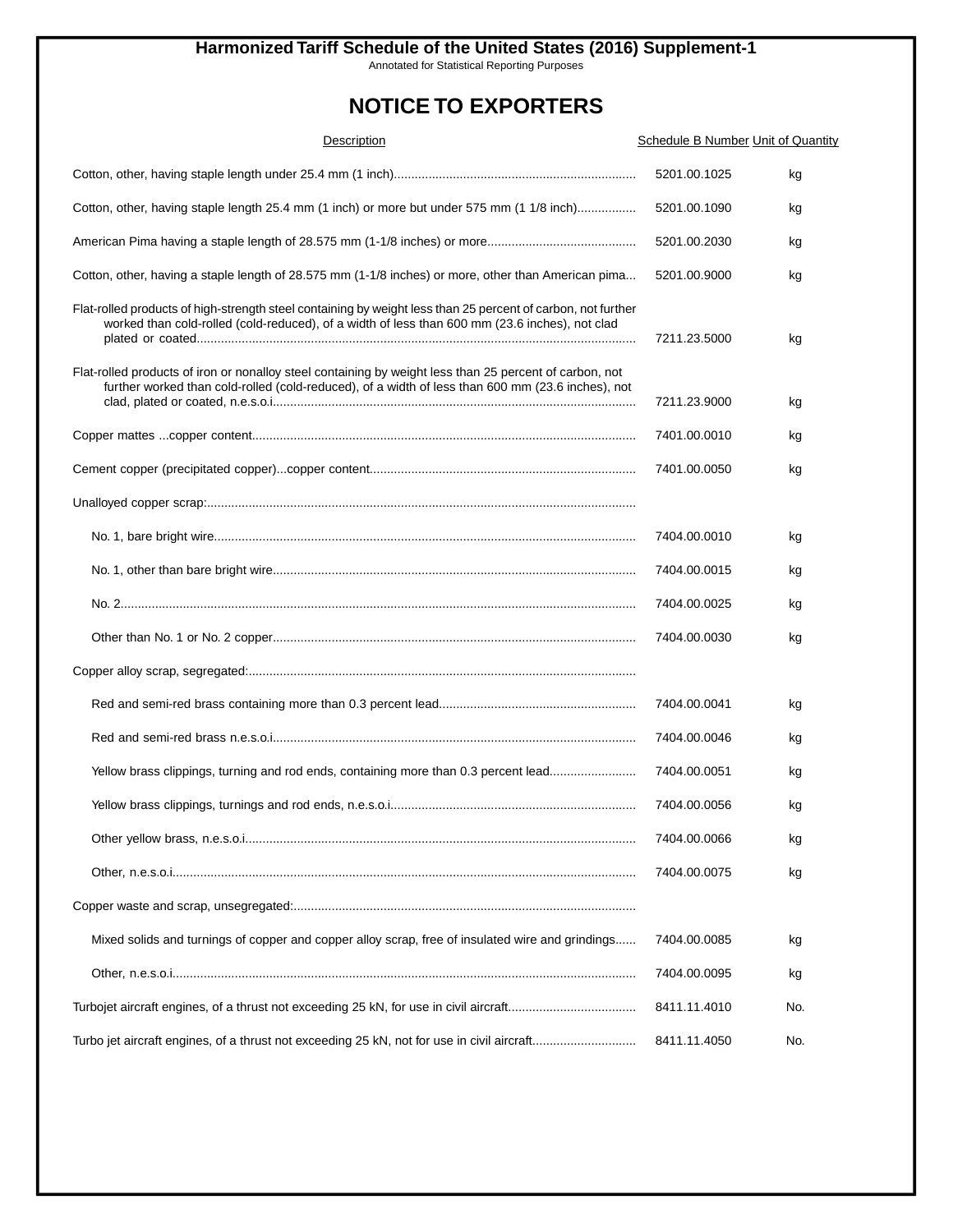Annotated for Statistical Reporting Purposes

| Description                                                                                                    | <b>Schedule B Number Unit of Quantity</b> |     |
|----------------------------------------------------------------------------------------------------------------|-------------------------------------------|-----|
|                                                                                                                | 8411.12.4010                              | No. |
|                                                                                                                | 8411.12.4050                              | No. |
| Turbopropeller aircraft engines, of a power not exceeding 1,100 kW, for use in civil aircraft                  | 8411.21.4010                              | No. |
| Turbopropeller aircraft engines, of a power not exceeding 1,100 kW, not for use in civil aircraft              | 8411.21.4050                              | No. |
| Turbopropeller aircraft engines, of a power exceeding 1,100 kW, for use in civil aircraft                      | 8411.22.4010                              | No. |
| Turbopropeller aircraft engines, of a power exceeding 1,100 kW, not for use in civil aircraft                  | 8411.22.4050                              | No. |
| Gas turbine aircraft engines, of a power not exceeding 5,000 kW, for use in civil aircraft                     | 8411.81.4010                              | No. |
| Gas turbine aircraft engines, of a power not exceeding 5,000 kW, not for use in civil aircraft                 | 8411.81.4050                              | No. |
|                                                                                                                | 8411.82.4010                              | No. |
| Gas turbine aircraft engines, of a power exceeding 5,000 kW, not for use in civil aircraft                     | 8411.82.4050                              | No. |
| Parts of turbojet and turbopropeller aircraft turbines except cast iron, for use in civil aircraft             | 8411.91.7010                              | Χ   |
| Parts of turbojet and turbopropeller aircraft turbines except cast iron, not for use in civil aircraft         | 8411.91.7050                              | Х   |
|                                                                                                                | 8411.99.7010                              | X   |
|                                                                                                                | 8411.99.7050                              | X   |
| Self-propelled aerial work platforms, except trucks powered by an electric motor                               | 8427.20.8020                              | No. |
| Self-propelled work trucks with lifting or handling equipment (other than aerial work platforms), except       | 8427.20.8040                              | No. |
|                                                                                                                | 8427.90.0020                              | No. |
| Other work trucks fitted with lifting or handling equipment other than self- propelled or aerial work platform | 8427.90.0040                              | No. |
|                                                                                                                | 8525.50.6010                              | No. |
|                                                                                                                | 8525.50.6050                              | No. |
|                                                                                                                | 8525.50.8020                              | Χ   |
|                                                                                                                | 8525.50.8040                              | Χ   |
| Transceivers except citizens band (CB) and transceivers operating on frequencies from 49.82 to 49.90           | 8525.60.1025                              | No. |
|                                                                                                                | 8525.60.1035                              | No. |
|                                                                                                                | 8525.60.1055                              | No. |
|                                                                                                                | 8526.10.0010                              | No. |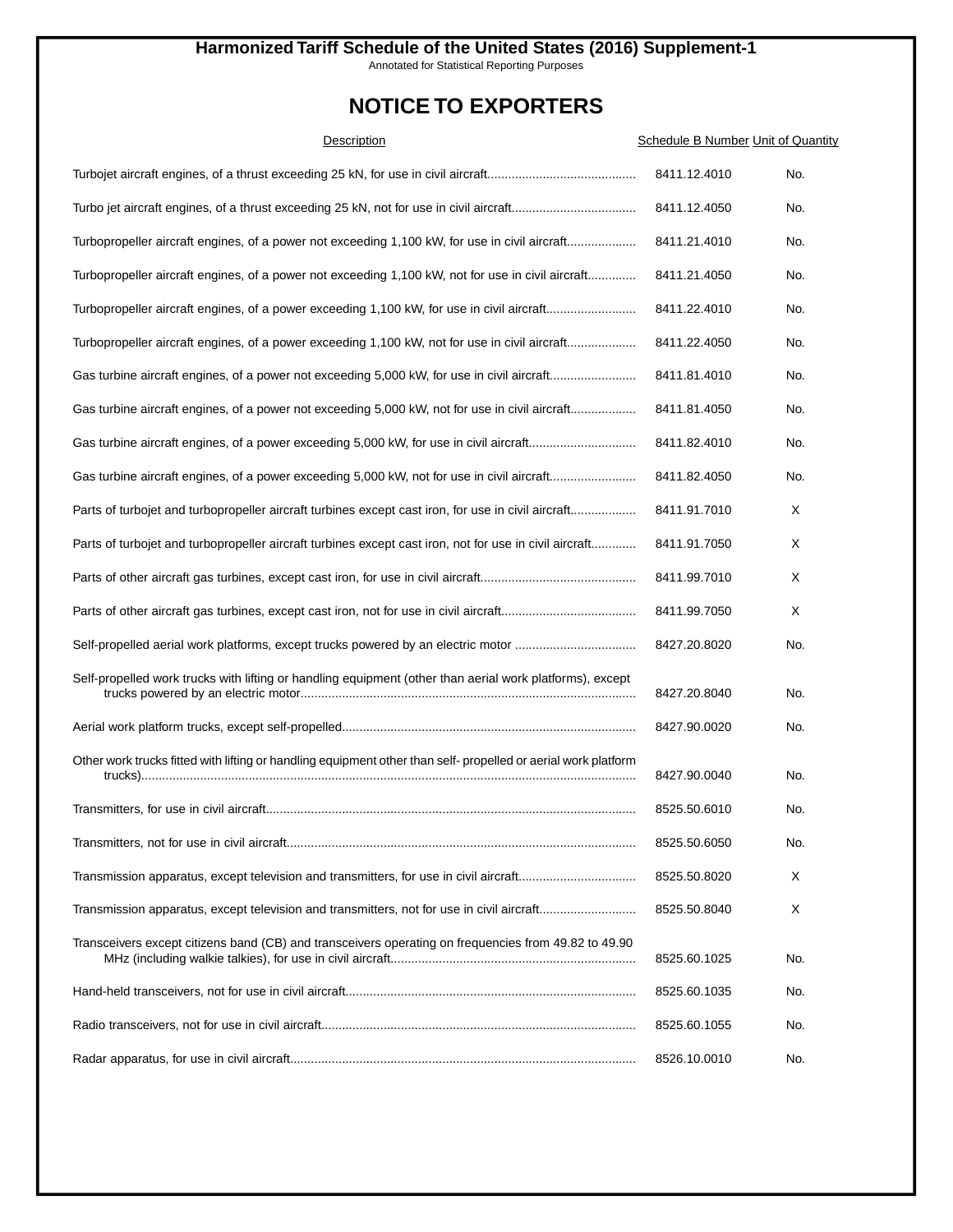Annotated for Statistical Reporting Purposes

| Description                                                                                               | Schedule B Number Unit of Quantity |     |
|-----------------------------------------------------------------------------------------------------------|------------------------------------|-----|
| Radar apparatus, not for use in civil aircraft (not including apparatus designed for boat or ship         | 8526.10.0070                       | No. |
|                                                                                                           | 8526.91.0010                       | No. |
|                                                                                                           | 8526.91.0030                       | No. |
|                                                                                                           | 8526.91.0070                       | No. |
|                                                                                                           | 8527.99.3005                       | No. |
| Radiotelephonic or radiotelegraphic receivers capable of receiving signals, not for use in civil aircraft | 8527.99.3060                       | No. |
|                                                                                                           | 9014.10.1040                       | No. |
|                                                                                                           | 9014.10.1080                       | No. |
|                                                                                                           | 9014.10.6040                       | No. |
|                                                                                                           | 9014.10.6080                       | No. |
|                                                                                                           | 9014.10.7040                       | No. |
|                                                                                                           | 9014.10.7080                       | No. |
|                                                                                                           | 9014.10.9040                       | No. |
|                                                                                                           | 9014.10.9080                       | No. |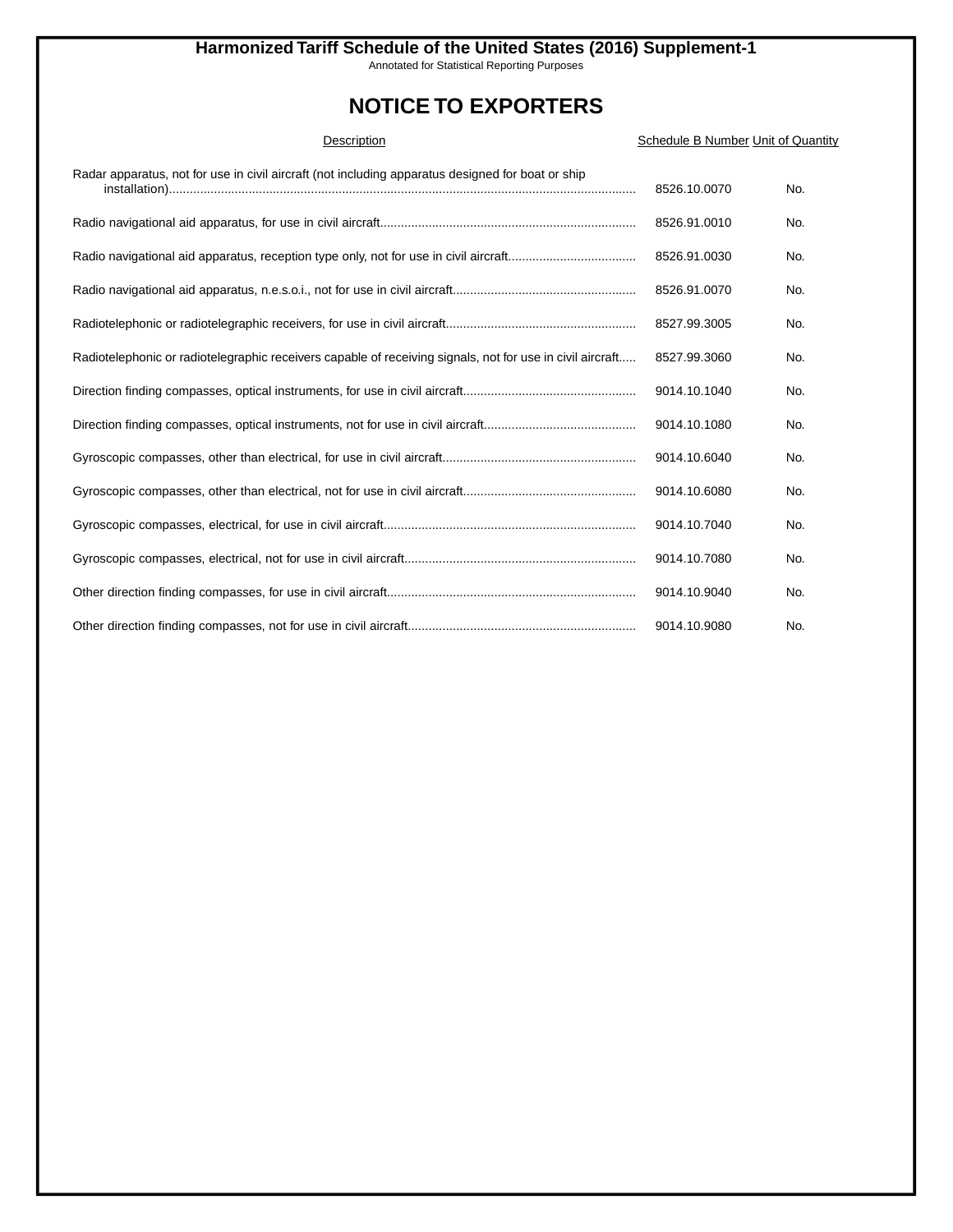Annotated for Statistical Reporting Purposes

### **NOTICE TO EXPORTERS**

**Chapter 98--Special Classification Provisions**

**Exports of Articles Previously Imported for Repair or Alterations; Instruments of International Traffic; Articles Donated**

**for Relief or Charity, Not Elsewhere Specified or Included; Military Wearing Apparel; Military Equipment Not Identified By Kind**

#### **Statistical Notes**

- 1. For the purpose of Schedule B number 9801.10.0000, the value of repairs or alterations made in the United States shall be:
	- (a) Reported only for articles previously imported for repairs or alterations.
	- (b) The total cost of the repair or alteration (including parts and labor); or
	- (c) If no charge is made, the value to the exporter of such repair or alteration.
- 2. Shipping containers leaving the United States strictly as instruments of international traffic (i.e., in their capacity as carriers of merchandise), and not for sale or transfer of ownership, are not considered to be exported; therefore, such containers are not required to be reported on the Shipper's Export Declaration. However, they may be:
	- (a) Reported (if for any reason the exporter wishes to record their movement) under Schedule B number 9801.20.0000, whether loaded or empty; and
	- (b) The value reported for such instruments of international traffic shall exclude the value of the contents (if any) of such containers.
- 3. This chapter does not cover:
	- (a) Articles exported after having been imported temporarily under bond for processing (importations under statistical reporting number 9813.00.0520).
	- (b) Those food products donated for relief or charity provided for in chapter 1 through 16 when shipped individually in bulk.
	- (c) Shipments of commodities for relief or charitable purposes by government agencies, except used wearing apparel donated by government agencies.

| Description                                                                                                                                                                        | Schedule B Number | Check<br>Digit | Unit of Quantity |
|------------------------------------------------------------------------------------------------------------------------------------------------------------------------------------|-------------------|----------------|------------------|
| Exports of Articles Previously Imported for Repairs or Alterations;<br>Instruments of International Traffic:                                                                       |                   |                |                  |
| Value of repairs or alterations of previously imported articles, repaired or altered prior to                                                                                      | 9801.10.0000      | $\Omega$       | X                |
|                                                                                                                                                                                    | 9801.20.0000      | 8              | X                |
| Articles Donated for Relief or Charity, Not Elsewhere Specified or Included:                                                                                                       |                   |                |                  |
| Commingled food products, donated for relief or charity byindividuals or private agencies                                                                                          | 9802.10.0000      |                | X                |
| Medicinal and pharmaceutical products donated for relief orcharity by individuals or private                                                                                       | 9802.20.0000      |                | X                |
| All wearing apparel (including footwear and headwear) donated for relief or charity by<br>individuals orprivate agencies; and used wearing apparel donatedfor relief or charity by | 9802.30.0000      |                | X                |